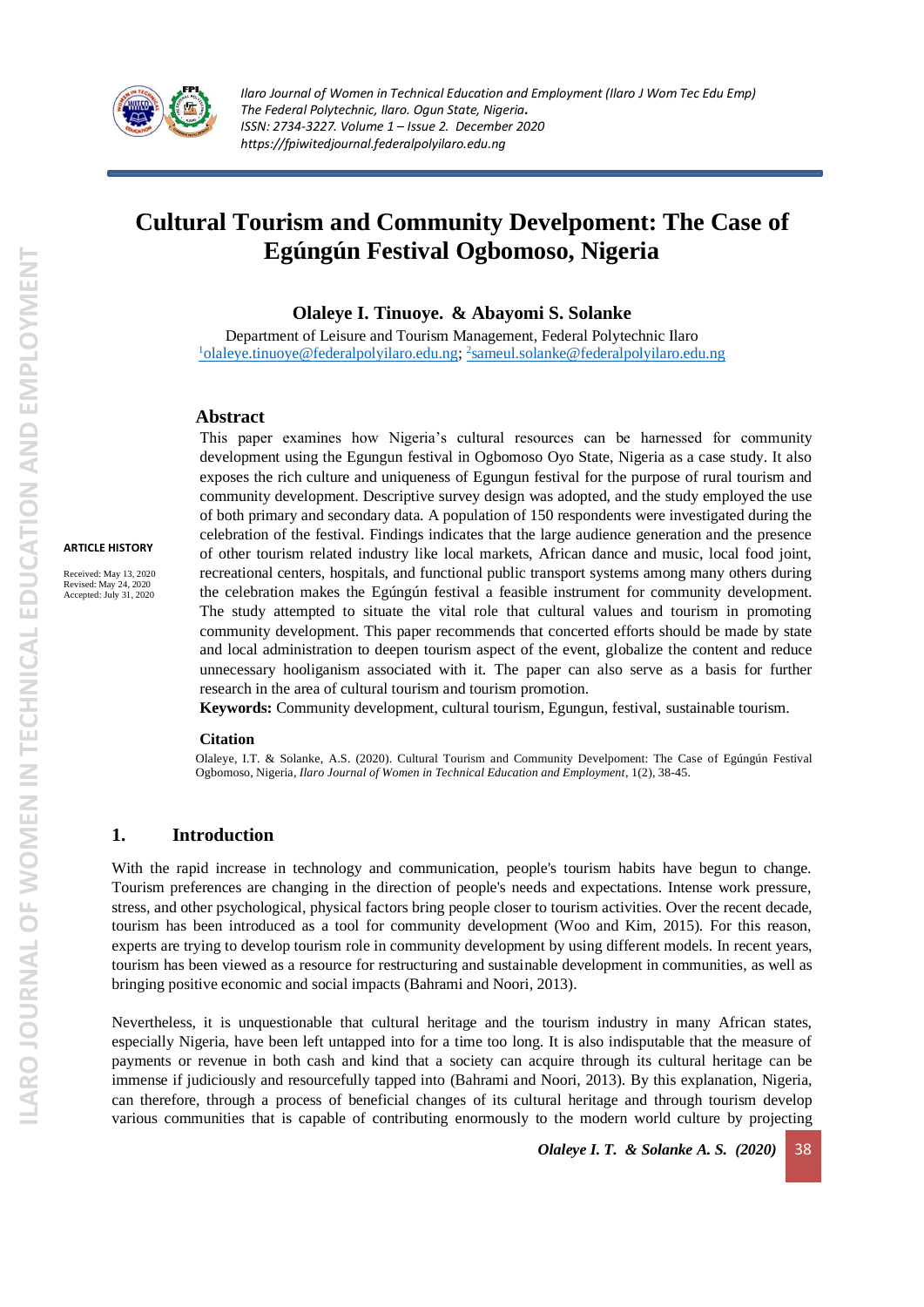

African civilization and values (NTDC, 2011). Tourism is now being implemented as a means of economic development in many countries. Particularly in developing countries, tourism activities play a fundamental role in community development. Well-planned and integrated tourism in these natural, social and cultural attractions can also contribute to the development of local people (Obonyo and Fwaya, 2012).

Cultural heritage and the tourism industry in many African states, especially Nigeria, have been left in a state of listlessness for a time too long. It is also indisputable that the measure of payments or revenue in both cash and kind of a society can come through the cultural heritage, can be immense if judiciously and resourcefully tapped into (Bahrami and Noori, 2013). Also, much work has not been done to discover yet more of such cultural festivals like Yoruba Egúngún festival for community development, the festival is not globalized like other major festivals in Nigeria. This issue of undermining the role cultural heritage and tourism play in community development has led to economic retardation. There is a need to solve this problem, through a rejuvenation of the cultural heritage and, through tourism, develop a prosperous community that is capable of contributing enormously to the modern world culture by projecting African culture and values.

Festivals, whether cultural, religious, social or political are generally and specifically marked to the people. Summers (2003) simply expressed it as a thing, or a performance, or show, which amuses or interest people such as tourists, is entertainment. People travel from their destinations to other areas to acquire some of the ways life of others. Acquiring these ways is to be entertained. Egungun festival is witnessed by large number of people from far and near. According to the report from the World Travel and Tourism Council (2010), employment in tourism is expected to grow at 2.6% per annum, over 8% of all jobs worldwide will depend upon travel and tourism, and it will supply the creation of over 5.5 million jobs per year over the next decade. Tourism is the major industry and foreign currency earner in many developing countries. It is the basis of growth of many transitional corporations; its economic benefits also make it possible for tourism to account for a significant proportion of the annual disposable income of many people in many countries (Swarbrroke 1999).

In the tradition of the people of Ogbomoso, and like other communities' life in Africa, festivals and religion entwine each other in all tradition activities (Okpoko 2007). Egungun festival like other festival in Ogbomoso is also marked to entertain the people. Makinde (2005) explains that traditional festivals are organized and celebrated in their 'original contexts' which is not so with the modern festival that hold sway to officially approved venues and dates by organizers. According to Ajadi (2016), who teaches African Oral Literature in the Department of English, Kwara State University, Egungun festival happens to be a salient part of the taxonomy of Africa Oral Literature. Egungun can be said to be cultural heritage of the peoples around the world, for it will be interesting to know that there is Egungun in Europe, England and the United States of America. Egúngún festival is characterized by renewal of relationships and solidarity. Disputes, quarrels, misunderstandings, family and community problems are settled during festivals which bring people together (Ajadi 2016: pers.com).

Cultural festival promotes relationship between tourist and members of the host community. It encourages world peace people from different countries gather for recreation purpose during the festival period putting aside their country's differences and interacting with each other. It also exposes some of the hidden cultural values of the local community and serves as a motivating factor for travel as some sites directly or indirectly acts as a tourist center. Cultural festival also helps to lessen various prejudices among people and leads to mutual respect among nations as well as creating the objective condition for the spiritual elevation of individuals.

Apart from job opportunity that the festival can create for the community, the emergency of it can help to put host community in the limelight of the world as a tourism destination. others include the festival helps to develop and attract the attention to the economic improvement of rural people; the festival is also an ideal destination for people who wish to restore their form after their hustle and bustle of life (come to spend their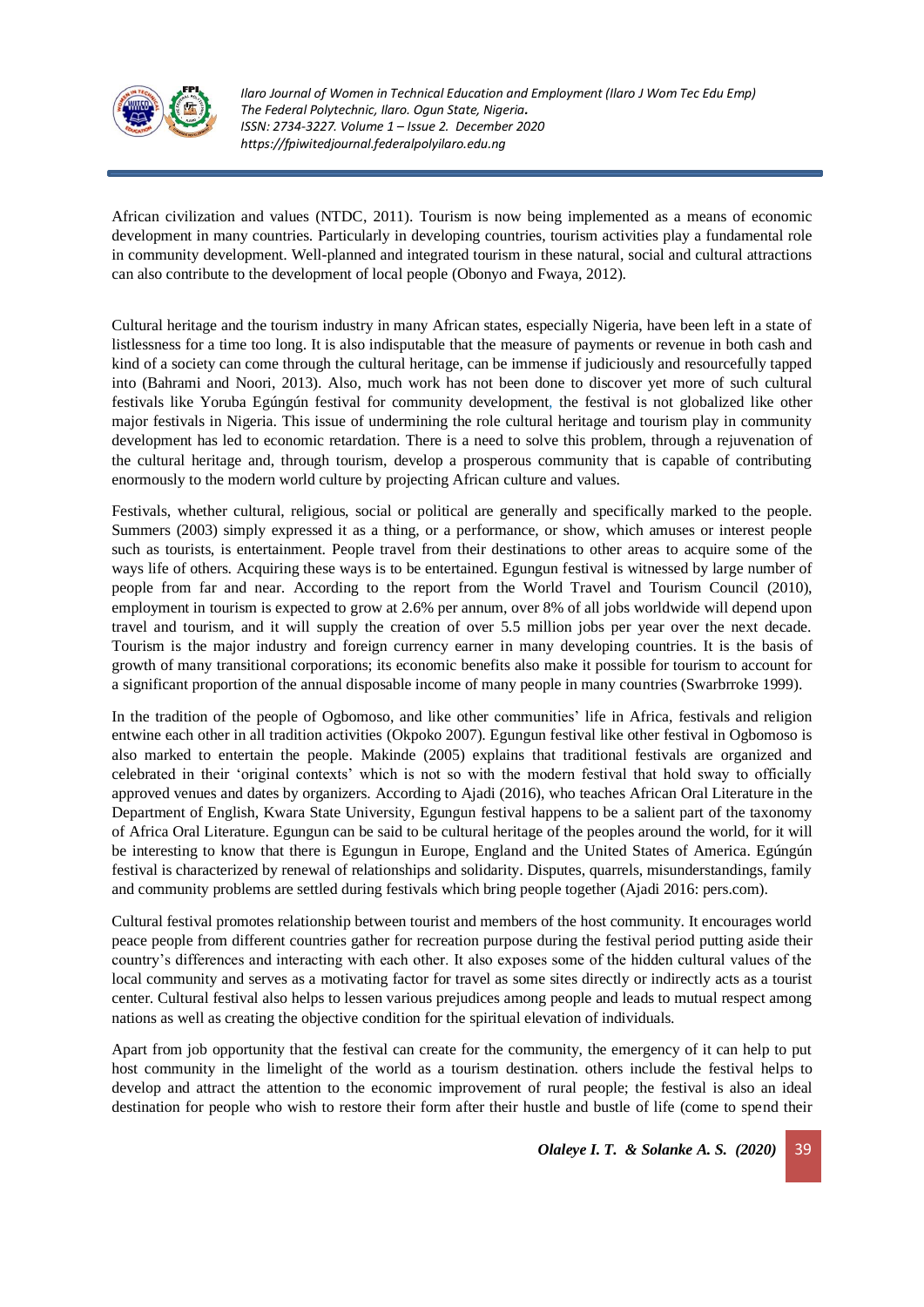

leisure time); It establishes much needed foreign exchange, generate revenue for the government through taxes, and levies; development of tourist facilities and recreation opportunities available in the host community.

According to Ajadi (2016) who teaches oral tradition agreed that one of the characteristics of under development is that of deficiencies in the basic infrastructure which lie at the root of a series of serious problems related to the development of tourism. The tourism industry illustrates primarily the need for basic infrastructure and social amenities which include good roads, schools, hospitals, electricity, portable water, drainage system among others.

This study examined the role of cultural tourism in community development, using Masquerade (Egungun) festival in Ogbomoso as a case study. Specifically, the study examined the possible ways Egungun festival can be sustainably developed in this town towards socio-cultural and economic growth, expose the rich culture and uniqueness of Egungun festival in Ogbomoso for the purpose of tourism and community development, Egungun festival as a true representation and a means of showcasing the cultural heritage and the factors militating against the development of Egungun festival.

# **3. Methodology and Data Collection**

The method adopted is descriptive survey design, because it generally gathers data with the intention of describing the existing condition, identifying standards against which existing conditions can be compared or determined as well as the relationship that exist between specific events at a particular point in time (Cohen et al 1994). Primary data is observed from interview and questionnaires and observation. A set of questionnaires were used to gather information from respondents; these questions were characterized by close-ended or precoded questions. One hundred and seventy were administered, one hundred and fifty were returned. Key informant interview was conducted, this method was to capture information on Egungun festival in Ogbomosoland.

# **4. Results and Discussion**

## **4.1 Result**

This section of the research work dealt with result findings. The data were analyzed through descriptive statistics and presented in form of tables and percentages.

|               | Frequency | Percent |
|---------------|-----------|---------|
| <b>MALE</b>   | 98        | 65.3    |
| <b>FEMALE</b> | 52        | 34.7    |
| Total         | 150       | 100.O   |

Table 1.0: Distribution of respondents by sex

|       |                       | Frequency | Percent | Valid Percent | Cumulative       |
|-------|-----------------------|-----------|---------|---------------|------------------|
|       |                       |           |         |               | Percent          |
|       | STRONGLY DISAGREE     |           | 1.3     |               | 1.3 <sub>l</sub> |
|       | <b>DISAGREE</b>       |           | 2.7     | 2.7           | 4.0              |
| Valid | <b>UNDECIDED</b>      | 10        | 6.7     | 6.7           | 10.7             |
|       | <b>AGREE</b>          | 60        | 40.0    | 40.0          | 50.7             |
|       | <b>STRONGLY AGREE</b> | 74        | 49.3    | 49.3          | 100.0            |

*Olaleye I. T. & Solanke A. S. (2020)* 40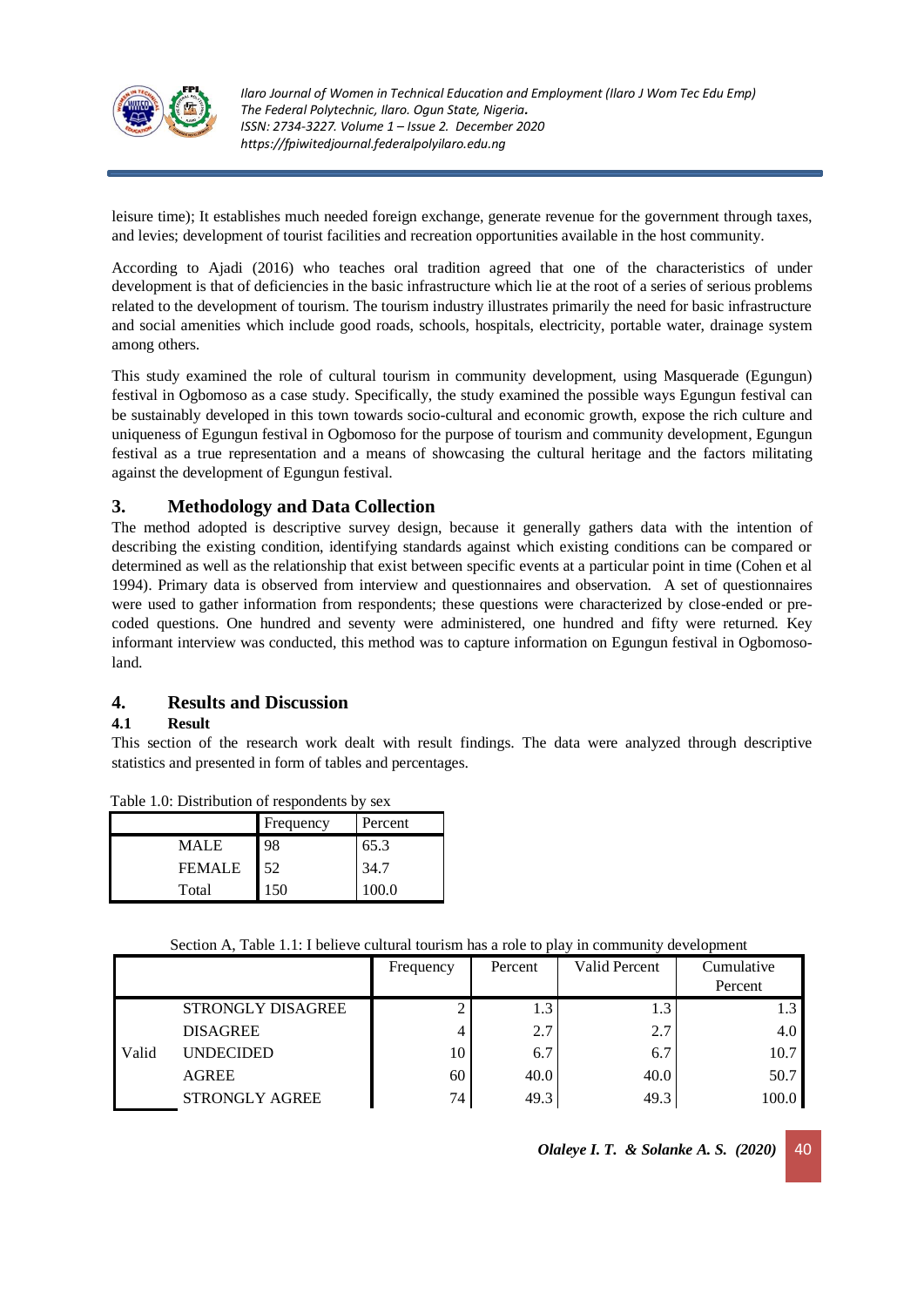

| <u>тва</u><br>Total | -<br>יי<br>$\overline{\phantom{a}}$ | OC) |  |
|---------------------|-------------------------------------|-----|--|
|                     |                                     |     |  |

Table 1.2: The festival improves investment, development, and recreational facilities and infrastructure in Ogbomoso

| $V_{\rm g}$ <sub>U</sub> UIIIUSU |                          |           |         |               |            |  |
|----------------------------------|--------------------------|-----------|---------|---------------|------------|--|
|                                  |                          | Frequency | Percent | Valid Percent | Cumulative |  |
|                                  |                          |           |         |               | Percent    |  |
|                                  | <b>STRONGLY DISAGREE</b> | 41        | 27.3    | 27.3          | 27.3       |  |
| Valid                            | <b>DISAGREE</b>          | 42        | 28.0    | 28.0          | 55.3       |  |
|                                  | <b>UNDECIDED</b>         | 18        | 12.0    | 12.0          | 67.3       |  |
|                                  | <b>AGREE</b>             | 25        | 16.7    | 16.7          | 84.0       |  |
|                                  | <b>STRONGLY AGREE</b>    | 24        | 16.0    | 16.0          | 100.0      |  |
|                                  | Total                    | 150       | 100.0   | 100.0         |            |  |

Table 1.1 indicates that most of the respondents agreed that cultural heritage has a role to play in nation building, 49% strongly agreed, 40% agreed to this. Table 1.2, revealed that majority of the respondents also disagreed that the festival improves facilities such as recreation facilities, civic centers, and primary health care facilities. By implication it means there is much to be done for the festival to enhance community development.

|--|

|       |                       | Frequency | Percent | Valid Percent | Cumulative |
|-------|-----------------------|-----------|---------|---------------|------------|
|       |                       |           |         |               | Percent    |
|       | STRONGLY DISAGREE     |           | 4.7     | 4.7           | 4.7        |
| Valid | <b>DISAGREE</b>       |           | 7.3     | 7.3           | 12.0       |
|       | <b>UNDECIDED</b>      | 12        | 8.0     | 8.0           | 20.0       |
|       | <b>AGREE</b>          | 78        | 52.0    | 52.0          | 72.0       |
|       | <b>STRONGLY AGREE</b> | 42        | 28.0    | 28.0          | 100.0      |
|       | Total                 | 150       | 100.0   | 100.0         |            |

Table 2.1 shows that the festival also increased the demand for historical and cultural exhibition.

Table 3.1: It improves the understanding and image of different communities and cultures in Ogbomoso

|       |                       | Frequency | Percent | Valid Percent | Cumulative<br>Percent |
|-------|-----------------------|-----------|---------|---------------|-----------------------|
| Valid | STRONGLY DISAGREE     | 20        | 13.3    | 13.3          | 13.3                  |
|       | <b>DISAGREE</b>       | 12        | 8.0     | 8.0           | 21.3                  |
|       | <b>UNDECIDED</b>      | 22        | 14.7    | 14.7          | 36.0                  |
|       | <b>AGREE</b>          | 54        | 36.0    | 36.0          | 72.0                  |
|       | <b>STRONGLY AGREE</b> | 42        | 28.0    | 28.0          | 100.0                 |
|       | Total                 | 150       | 100.0   | 100.0         |                       |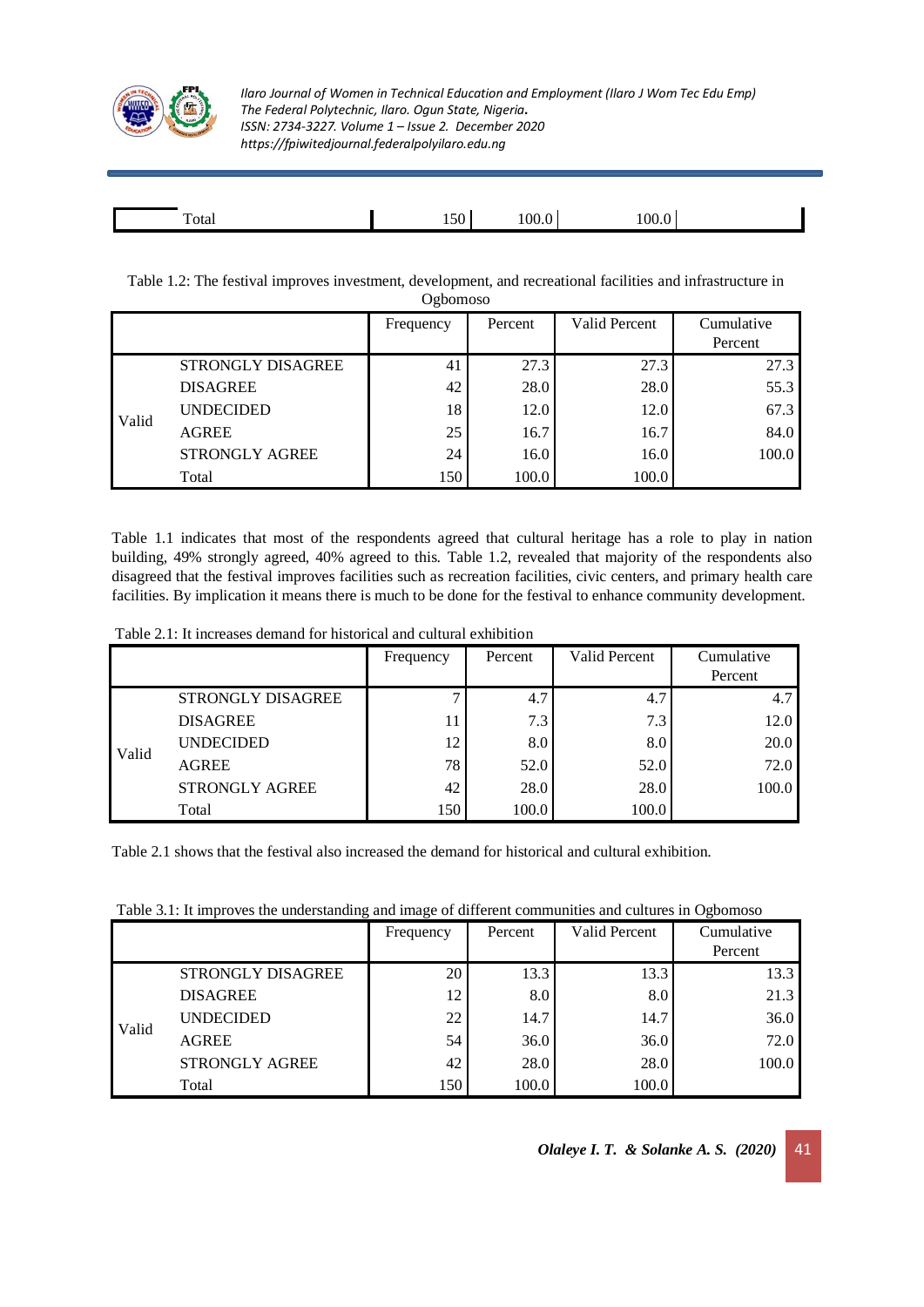

| Table 3.2: I believe that Egungun festival is a means of showcasing Ogbomoso cultural heritage |  |  |  |
|------------------------------------------------------------------------------------------------|--|--|--|
|                                                                                                |  |  |  |

|       |                       | Frequency | Percent | <b>Valid Percent</b> | Cumulative |
|-------|-----------------------|-----------|---------|----------------------|------------|
|       |                       |           |         |                      | Percent    |
|       | STRONGLY DISAGREE     | n         | 4.0     | 4.0                  | 4.0        |
| Valid | <b>DISAGREE</b>       |           | 10.0    | 10.0                 | 14.0       |
|       | <b>UNDECIDED</b>      | 12        | 8.0     | 8.0                  | 22.0       |
|       | <b>AGREE</b>          | 62        | 41.3    | 41.3                 | 63.3       |
|       | <b>STRONGLY AGREE</b> | 55        | 36.7    | 36.7                 | 100.0      |
|       | Total                 | 150       | 100.0   | 100.0                |            |

Table 3.1 shows that another social-cultural benefit of the festival is that it improves the understanding and image of different communities, and cultures in the study area. . In Table 3.2 36.7% strongly agreed, 41.3% simply agreed, 8% undecided, 10% disagreed and 4% strongly disagreed that egungun festival is a means of showcasing Ogbomosos' cultural heritage. From this analysis, it shows that majority believed Egungun festival is a means of showcasing Ogbomoso cultural heritage to the world.

| Table 4.1:I believe the use of magical substances during Egungun performance has reduced the number of |
|--------------------------------------------------------------------------------------------------------|
| participants                                                                                           |

|       |                          | Frequency | Percent | Valid Percent | Cumulative |
|-------|--------------------------|-----------|---------|---------------|------------|
|       |                          |           |         |               | Percent    |
| Valid | <b>STRONGLY DISAGREE</b> | 31        | 20.7    | 20.7          | 20.7       |
|       | <b>DISAGREE</b>          | 25        | 16.7    | 16.7          | 37.3       |
|       | <b>UNDECIDED</b>         | 18        | 12.0    | 12.0          | 49.3       |
|       | <b>AGREE</b>             | 31        | 20.7    | 20.7          | 70.0       |
|       | <b>STRONGLY AGREE</b>    | 45        | 30.0    | 30.0          | 100.0      |
|       | Total                    | 150       | 100.0   | 100.0         |            |

# Table 4.2: The acceptability of Christianity and Islam has affected the level of participation

|       |                          | Frequency | Percent | <b>Valid Percent</b> | Cumulative<br>Percent |
|-------|--------------------------|-----------|---------|----------------------|-----------------------|
| Valid | <b>STRONGLY DISAGREE</b> | 13        | 8.7     | 8.7                  | 8.7                   |
|       | <b>DISAGREE</b>          | 21        | 14.0    | 14.0                 | 22.7                  |
|       | <b>UNDECIDED</b>         |           | 2.0     | 2.0                  | 24.7                  |
|       | <b>AGREE</b>             | 37        | 24.7    | 24.7                 | 49.3                  |
|       | <b>STRONGLY AGREE</b>    | 76        | 50.7    | 50.7                 | 100.0                 |
|       | Total                    | 150       | 100.0   | 100.0                |                       |

Table 4.3: Government needs to improve the conduct of the festival as well as the conduct of the participants

| Frequency | ∍<br>Percent | Valid Percent<br>$\mathbf{v}$ | tumulative. |
|-----------|--------------|-------------------------------|-------------|
|           |              |                               | Percent     |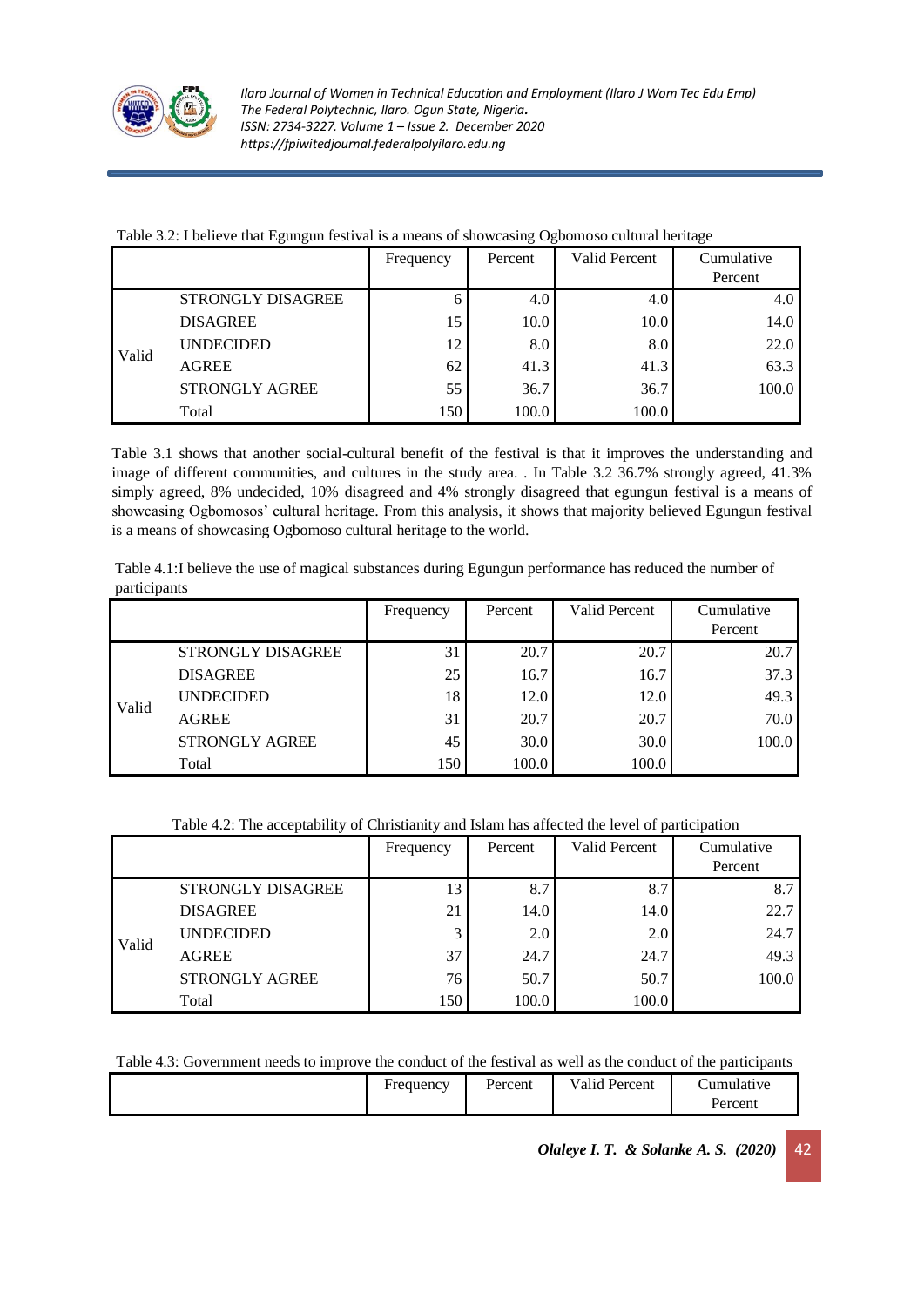

| Valid | STRONGLY DISAGREE     | 25  | 16.7  | 16.7  | 16.7  |
|-------|-----------------------|-----|-------|-------|-------|
|       | <b>DISAGREE</b>       | 20  | 13.3  | 13.3  | 30.0  |
|       | <b>UNDECIDED</b>      |     | 3.3   | 3.3   | 33.3  |
|       | <b>AGREE</b>          | 60  | 40.0  | 40.0  | 73.3  |
|       | <b>STRONGLY AGREE</b> | 40  | 26.7  | 26.7  | 100.0 |
|       | Total                 | 150 | 100.0 | 100.0 |       |

Furthermore, in Table 4.1, 30% strongly agreed, 20.7% agreed, 12% undecided, 16.7% disagreed, 20.7% strongly disagreed, that the use of magical substances has reduced the number of participants at the event. Table 4.2 shows the effect of foreign religion (Christianity and Islam) on the festival; while 50.7% strongly agreed, 24.7% agreed, 2% was undecided, and 14% disagreed that the acceptability of Christianity and Islam has affected the level of participation.

Table 4.3 shows that 26.7% strongly agreed, 40% agreed, 3.3% undecided, 13.3% disagreed, 16.7% strongly disagreed, on the fact that the conduct of the festival and that of the participants needs to be improved.

### **4.2 Discussion**

This study makes significant contributions towards understanding the role cultural tourism plays in community development if properly harnessed. Findings indicates that Egungun festival has not really improve or develop recreational facilities in Ogbomoso. It has not help contribute significantly to the development of infrastructural facilities within Ogbomoso community. The findings of this research is in line with Ajadi (2016), he argued that one of the characteristics of under development is that of deficiencies in the basic infrastructure which lie at the root of series of serious problems related to the development of tourism. The tourism industry illustrates primarily the need for basic infrastructures and social amenities which include good roads, schools, hospitals, electricity, portable water, drainage system among others. The study shows that cultural tourism has increased demand for historical and cultural exhibition, and also majority of respondents agreed that Egungun festival is a means of showcasing Ogbomoso cultural heritage to the outside world.

The study shows that the festival has helped improve the understanding the image of different communities and culture within Ogbomoso which is in line with Medilk (2002), he argued that when tourists comes in contact with the place he visits and its population, a social exchange take place, his social background affects the social structure and mode of life in his destination, he is in turn affected by it and sometimes carries back home with him new habits and way of life. The study also shows that the use of fetish power during Egungun performance has decreased the number of spectators likewise the acceptability of Christianity and Islam has affected the level of participation, the study suggests that the conduct of the festival should be improved as well as the conduct of the participants. In an interview with Chief Simeon Adebayo Akano (Baale of Moleyo), he explained that the conduct of participants and followers who engage in drinking of alcohol, hooliganism and indecent attitudes needs to be checked. He also perceived that the celebration of the festival involves a lot of fetish things. Also, according to Pa Ajani another key informant, large audience generation and the presence of other tourism related industries like local markets, African dance and music, local food joint, recreational centres, hospitals, and functional public transport systems among many others during the celebration makes the Egúngún festival a feasible instrument for community development but the number of foreign (outsiders) participant are few most of the participant are indigenes.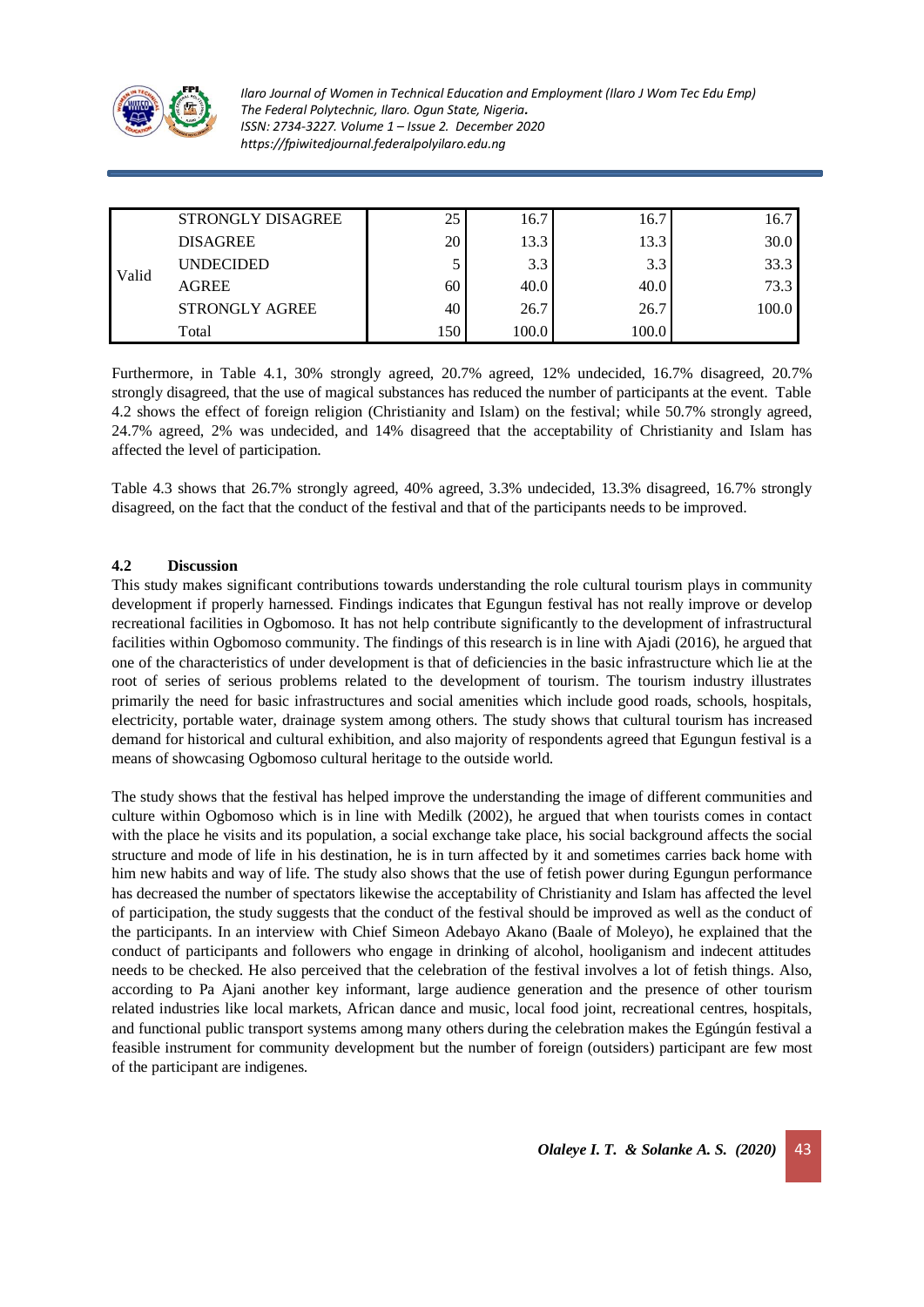

# **5. Conclusion**

Community development requires appropriate targets and strategies that focus on communities and on the sustainable use of available resources (Obonyo and & Fwaya, 2012). This study attempted to situate the vital role that cultural tourism plays in promoting community development. It adopted as an empirical ladder the Egungun festival in Ogbomoso, arguing that the festival has succeeded to some extent in attracting tourist to the community, but it has not really assisted in boosting the economy of study area. The large audience generation and the presence of other tourism related industries like local markets (a place where tourists can get various artifacts and materials), African dance and music (which serve as entertainment), local food joint, recreational centers, hospitals, and functional public transport systems among many others during the celebration makes the Egúngún festival a feasible instrument that can be used to sustainably develop Ogbomoso towards socio-cultural and economic growth. During this period tourists' demand for local products such as artifacts and art works, accommodations, local food and other related service is always on the increase which consequently affects the economy of the town therefore improving the overall income of the study area. It is therefore important to state here that lack of introduction of captivating and innovating programs during the festival such as performance competitions, cultural exhibition, exposition, and local game competition is responsible for it. There is a need to work on the innovations to make the festival more viable. Also, the conduct of the festival is another hindrance coupled with Christianity and Islam. Lastly Egúngún festival like many other festivals could be developed to be a leading cultural tourism industry for community development in Ogbomoso. This can be achieved through concerted efforts made to deepen the tourism aspect of the event, globalize the content and reduce unnecessary hooliganism associated with it.

# **References**

An interview with Chief Akano S.A, Baale of Moleyo 23rd of August, 2016. Osupa, Ogbomoso.

- An interview with Dr. Ajadi, G.A. Lecturer of oral literature at the Department of English, Kwara State University, 28th of August 2016. Taraa, Ogbomoso.
- An interview with Pa. Ajani, D., A renowned orebe of ago's compound, August 19, 2016. Apake, Ogbomoso.
- Beckwith, C., and Fisher, A., (1993). *Art and Spirituality*. New York: Harry N. Abrams, Inc. Publisher.
- Bahrami, R., and Noori, k., (2013). Analysis of the Role of Tourism and Its Impact on Rural Development (Case Study of the Central Part of Marivan), *Technical Journal of Engineering and Applied Sciences*, 3(12), 1074-1080.
- Cohen, J.D., Romero, R.D (1994). Temporal dynamics of brain activity during a working memory task. Nature, 386, 604-608.
- Makinde, D.O., (2011). Potentialities of the Egungun Festival as a Tool for Tourism Development in Ogbomoso, *WIT Transactions of Ecology and the Environment*, 148, 583-593.
- Makinde, T., (2005). Problems of Policy Implementation in Developing Nations, *Journal of Social sciences*, 11, 63-69
- Medlik, K., (2002). Economic Important of Tourism Survey, *Technical Journal of Engineering and Applied Sciences,* 3(12):,1074–1080.

*Olaleye I. T. & Solanke A. S. (2020)*